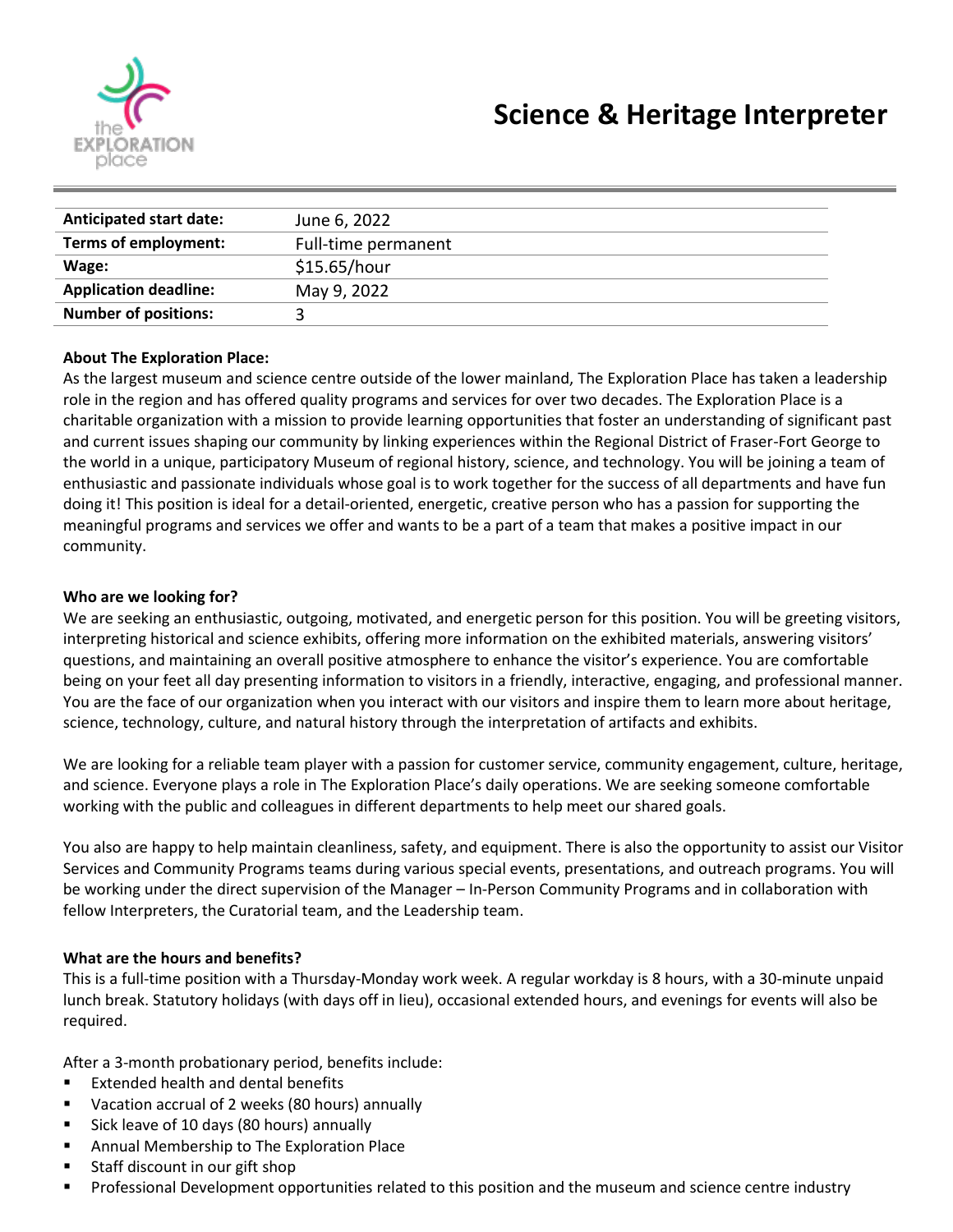# **About the job:**

The Science & Heritage Interpreter is responsible for engaging visitors by sharing our stories through activities, demonstrations, and tours. The Interpreter will provide support on the gallery floor and provide information to visitors about the museum, its collections, and its exhibits. The Interpreter will also provide educational outreach when appropriate and work to enhance the visitor's experience at The Exploration Place through interaction and engagement related to our community, science, and history.

Must present a friendly demeanour while interacting with visitors of all ages, cultures, and backgrounds. Must embrace and model outstanding customer service to all and be willing to provide solutions to whatever comes your way.

## **The successful applicant will be responsible for the following:**

- **•** Interpreting museum exhibits related to science, heritage, and culture to a diverse group of visitors
- Delivering tours to visiting groups as needed
- Developing a thorough understanding of the gallery and exhibit to be interpreted
- Greeting and engaging visitors, making them feel welcome
- **EXED** Answering questions from the public
- **Ensuring the safety of visitors and staff**
- Cleaning and disinfecting as directed
- Ensuring that all applicable policies, procedures, and regulations are followed, including communicable illness protocols
- Reporting any issues, incidents, or concerns, and relay all noteworthy information to the supervisor
- Gathering visitor feedback
- Aiding with various special events as necessary
- Performing other daily routine duties, including general guest services and supervision, cleaning and maintenance, coverage for front desk, etc., as necessary
- Representing the museum with the utmost integrity, exemplifying the core values and mission of our organization
- Other duties as assigned

### **Knowledge, skills, and abilities we are looking for:**

- Canadian Citizenship or permanent resident status
- Willing to submit to a criminal record check
- Possess a minimum of Grade 12 Graduation Diploma, Dogwood, or equivalent
- Must be willing to present a BC Vaccine Card showing full COVID-19 vaccination and abide by all COVID-19 regulations. If, over time, Health Canada updates its definition of "fully vaccinated" (such as requiring "booster" vaccine doses), employees will be expected to comply to maintain fully vaccinated status
- **•** Prior experience in a customer service role
- Comfort with public speaking and presenting
- Friendly, outgoing personality; excited to meet, engage, and facilitate learning
- Ability to work independently and as part of a team
- **•** The ability to work with diverse groups of people, including children
- A strong interest and sound knowledge of science, history, and culture with a willingness to learn
- Confident in addressing concerns from visitors and able to communicate verbally in a kind, professional manner
- **EXECT Ability to handle stressful situations while working in a fast-paced, customer-orientated facility, in cooperation with** other staff and departments
- Must possess strong interpersonal skills to deal tactfully and effectively with visitors
- **EXECT Ability to work closely and communicate respectfully with The Exploration Place team at large**
- Must be comfortable with communication and collaboration tools such as Zoom and SLACK
- Must show flexibility when asked to perform other tasks as needed
- Must be dependable and committed to carrying out your responsibilities to the best of your ability
- Ability to work evenings, holidays, and weekends as scheduled

### **The following will be considered an asset for this position:**

- Background or interest in theatre, performance, or public presentation
- Experience developing or delivering educational programs